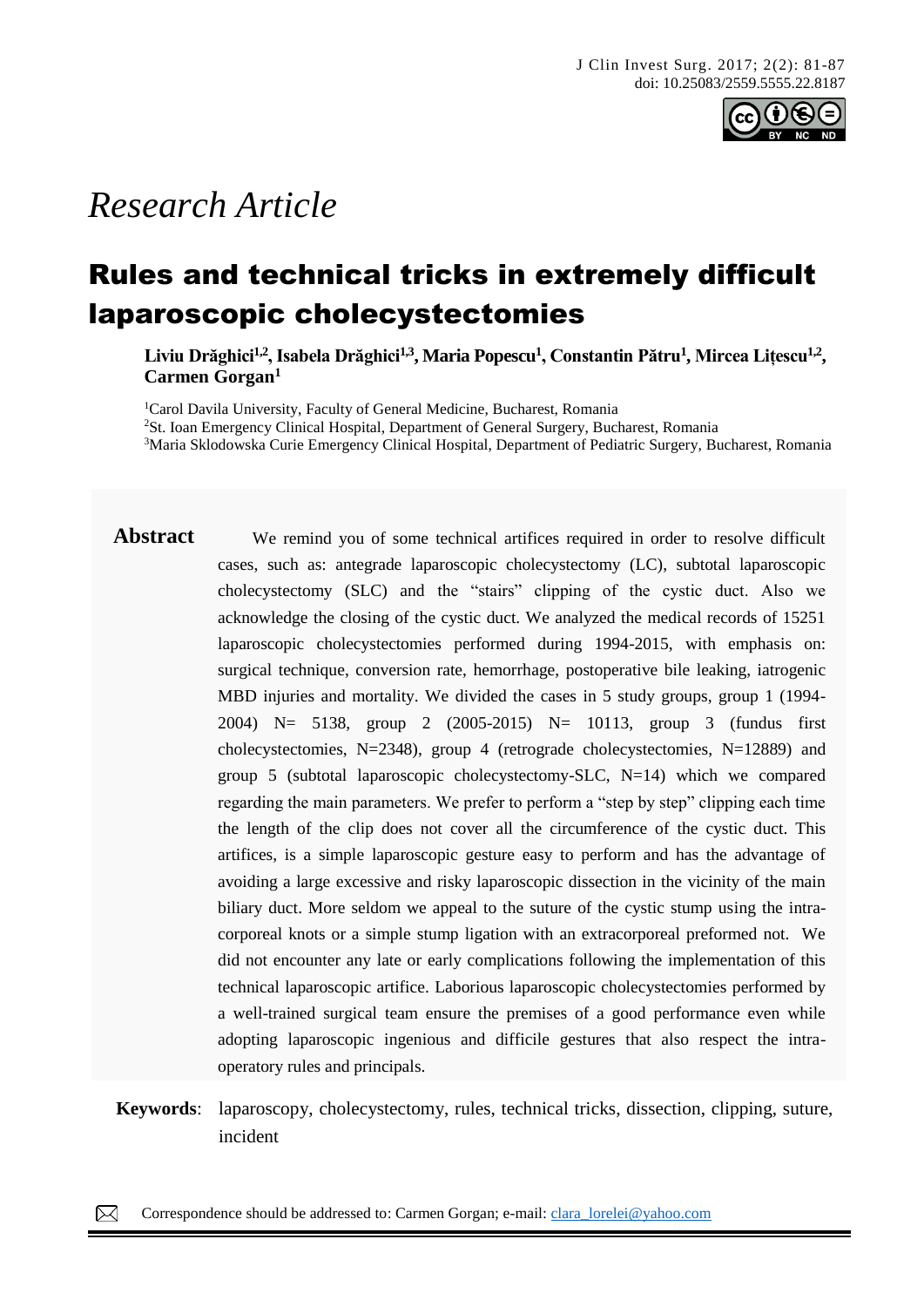### **Introduction**

When dealing with laparoscopy, similar to the open classical surgery, the approach difficulties in case of an acute cholecystitis are inevitable and require a good surgical laparoscopic training in order to diminish the intraoperative risk and to decide the most adequate therapeutic procedure. Fortunately, this type of pathology is a rear one in children and widely benefits from the advantages of laparoscopy.

The principles of laparoscopic cholecystectomy (LC) are well known to surgeons. Many debates concern the iatrogenic MBD (Main Bile Duct) injuries. But all agree that prevention is the most important treatment. Critical view of safety is the standard strategy for avoiding iatrogenic lesions. In difficult cases conversion to open surgery is the first back up strategy that has emerged, and the last resource in very difficult cases.

Less than complete cholecystectomy has been advocated for difficult operative conditions for more than 100 years. These operations are called partial or subtotal cholecystectomy, but the terms are poorly defined and do not stipulate whether a remnant gallbladder is created. The term partial is discarded, and subtotal cholecystectomies are divided into "fenestrating" and "reconstituting" types. Subtotal reconstituting cholecystectomy closes off the lower end of the gallbladder, reducing the incidence of postoperative fistula, but creates a remnant gallbladder, which may result in recurrence of symptomatic cholecystolithiasis. Subtotal fenestrating cholecystectomy does not occlude the gallbladder, but may suture the cystic duct internally. It has a higher incidence of postoperative biliary fistula, but does not appear to be associated with recurrent cholecystolithiasis (1).

A measure intraoperative, which could indicate some iatrogenic MBD injuries, visual cholangiography

proposed by Katkhouda (2), is a technique reserved only for very skilled surgeons.

The terms antegrade and retrograde cholecystectomy have been introduced over time and with the advances in surgical practice. However, to apply these terms descriptively to the removal of the gallbladder is very enigmatic and controversial as the literature is fraught with inconsistency (3, 4). We refer to Kelly et al where a retrograde cholecystectomy is considered a fundus first approach (5). Contradictory to this, Neri et al describes a fundus first approach as antegrade (6).

#### **Objectives**

The study is a retrospective evaluation of the last 22 years of experience in laparoscopic biliary surgery in Department of General Surgery "Sf. Ioan" Emergency Clinical Hospital, Bucharest. We established the most appropriate methods and techniques for resolving cases of extreme hardship, such as: antegrade laparoscopic cholecystectomy (ALC), subtotal laparoscopic cholecystectomy (SLC), the "stairs" clipping of the cystic duct and other closing technical knowledge of the cystic duct.

#### **Materials and methods**

We analyzed the medical records of 15251 laparoscopic cholecystectomies performed during 1994-2015, with emphasis on: surgical technique, conversion rate, hemorrhage, postoperative bile leaking, iatrogenic MBD injuries and mortality. We divided the cases in 5 study groups, group 1 (1994- 2004) N= 5138, group 2 (2005-2015) N= 10113, group 3 (fundus first cholecystectomies, N=2348) (Figure 1), group 4 (retrograde cholecystectomies, N=12889) and group 5 (subtotal laparoscopic cholecystectomy-SLC,  $N=14$ ) which we compared regarding the main parameters.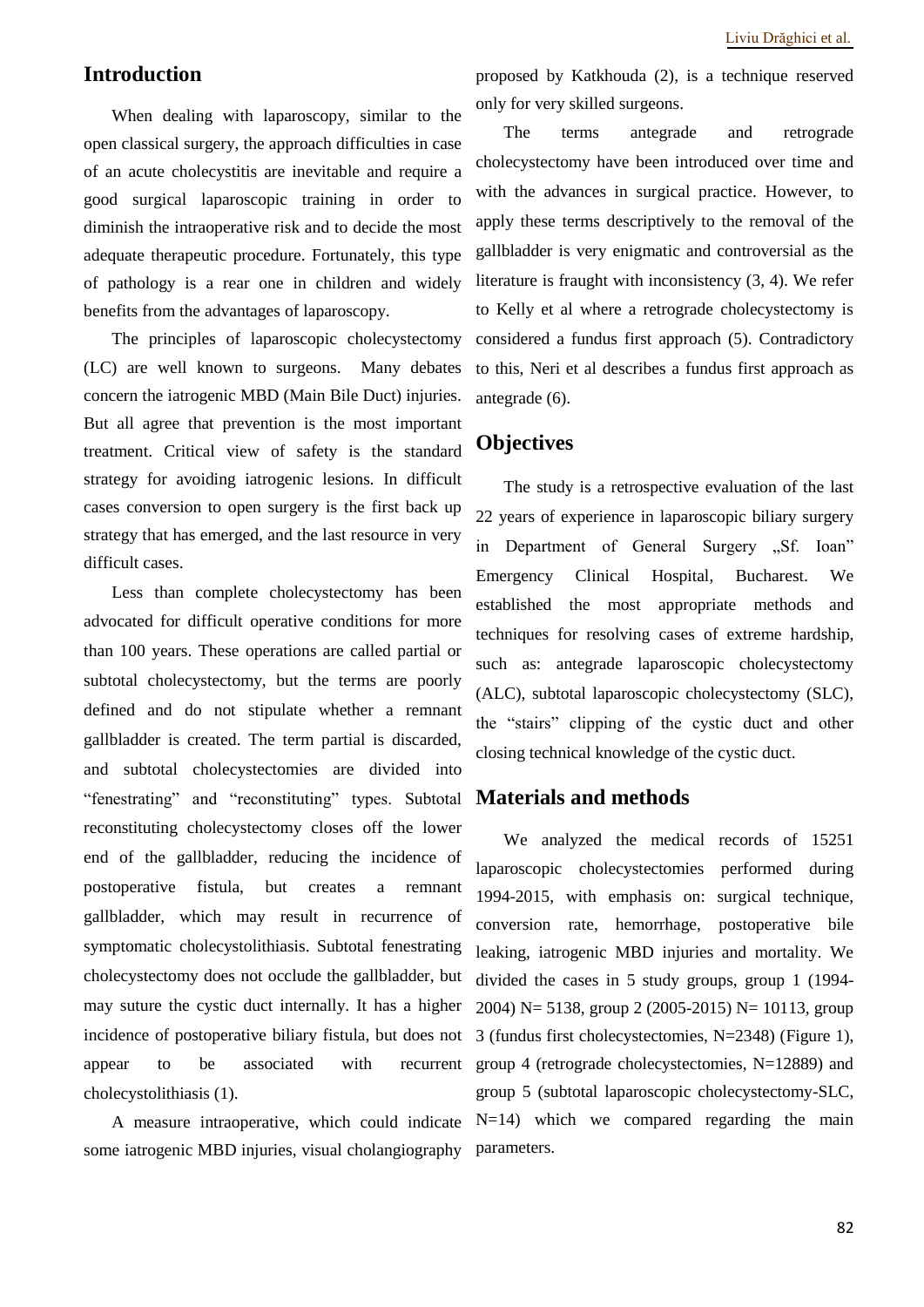

**Figure 1.** Incidence of fundus first cholecystectomy

#### **Results**

Comparing group 1 with group 2, although there is a decrease in the incidence of MBD (Main Bile Duct) injuries (0,21% vs 0,16%) this difference is not significant. Significantly higher percentage of antegrade cholecystectomies (7% vs 23%) and lowest conversion percentage (3% vs 1.9%) (Figure 2). The rate of reinterventions and mortality are lower in the group 2 (reinterventions 0,8% vs 0,5%; mortality 0,4% vs 0,2%). Comparing group 3 and 5 of group 4 was a significant difference in the incidence of iatrogenic MBD injuries (0% - 0% vs 0,16%).



**Figure 2.** Selective use of fundus first cholecystectomy reduces coversion's rate

Remembering the obligatory laparoscopic landmarks that have to be recognized during surgery by any surgeon, the basic rules to be followed unconditionally in order to avoid major intra-operatory accidents and post-operatory complications, and also the technical laparoscopic artifices recommended for the treatment of a thick (or dilated) and inflated cystic stump in cases of acute cholecystitis with important

modifications of the hilum. In particular cases the usual laparoscopic maneuvers are no longer sufficient and dealing with them implies a lot of imagination, training and experience in the laparoscopic surgery. Cases that were operated in this manner have been carefully selected and analyzed.

We have enrolled all antegrade or retrograde laparoscopic cholecystectomies (ALC, RLC) (Figures 3-4), cases with overlapped-clipping cystic duct (Figure 5) and cases of subtotal cholecystectomy (Figure 6).



**Figure 3.** Antegrade laparoscopic cholecystectomies (ALC)



**Figure 4.** Retrograde laparoscopic cholecystectomies (RLC), \*after Drăghici I MD PhD. Laparoscopic cholecystectomy in children and adults. Addleton Academic Publishers, New York 2014



**Figure 5.** Overlapped-clipping cystic duct after cysticolithotomy



**Figure 6.** Subtotal laparoscopic cholecystectomy at the level of infundibulum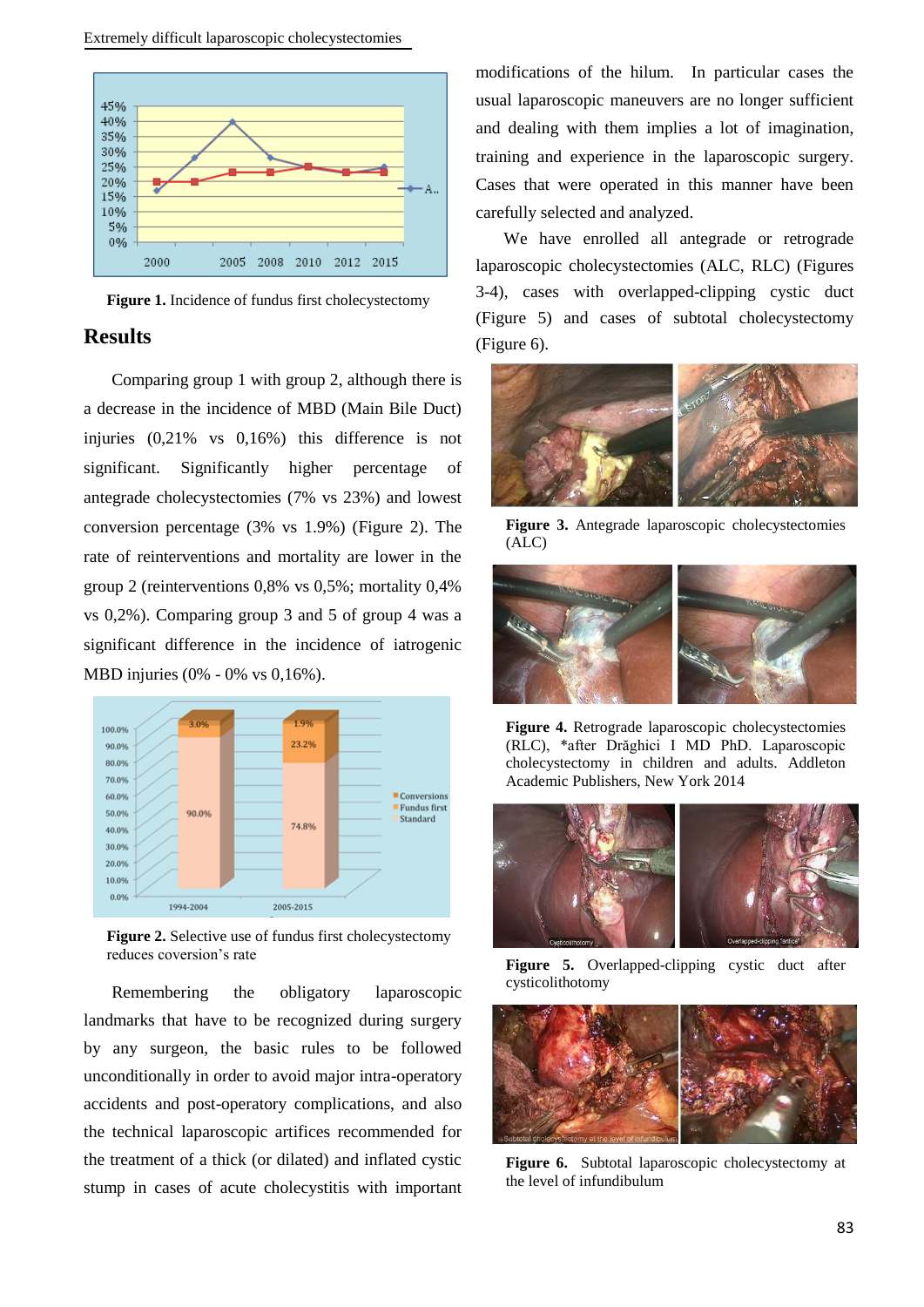Special attention should be paid to case of only (7). We consider useful presentation of some gallbladder hydrops that has a large bile stone stuck in the infundibulo-cystic region. The patient presents also important inflammatory modifications of the biliary pedicle (Figure 7). In these situations we recommend the laparoscopic subtotal cholecystectomy and extraction of the stone using a Maryland forceps (Figure 8). Due to the fact that the electric hook dissection of the pedicle is considered dangerous we chose for a subtotal cholecystectomy performed in the infundibular area. Sealing the infundibular remaining is laparoscopic performed by intracorporeal knots (Figure 9). The subhepatic drainage tube is considered a safety measure in order to observe and treat eventual biliary leakages.



**Figure 7.** Important inflammatory modifications of the biliary pedicle



**Figure 8.** Extraction of the stone using a Maryland forceps (cholecystendesis)



**Figure 9.** Sealing the infundibular remaining is laparoscopic performed by intra-corporeal knots

#### **Discussions**

This concept of defensive cholecystectomy is not new but it has a potential for disorientation at those surgeons who are trained in standard cholecystectomy

rules and technical artifices of the laparoscopic approach of cholecystitis. We must admit that these rules and artifices have been imposed in the common practice due to the desire to prevent the apparition of intraoperative errors following the insufficient knowledge of the anatomy or extreme modifications of the local anatomy.

Kato et al. dissected Calot's triangle first then took the gallbladder off the liver retrograde maintaining exposure by cephalad traction via a grasper on fundic serosa, which had been left attached to the liver (8, 9). We shall sustain the fundus first strategy, including here also the subtotal cholecystectomy and defensive approach of the cystic duct.

Another consensus regarding laparoscopic surgery is that we have to do by laparoscopic means the same operation we would do in open surgery. We have to perform laparoscopic the same operation like in open surgery. The solution is not to innovate new techniques that are suitable for laparoscopy, but to improve our skills.

In pediatric surgery, the chosen surgical technique and the postoperative stay were very similar to those observed in adults (10). The perception is the same in laparoscopic era. The antegrade cholecystectomy is the best method that has emerged for avoiding ductal injury and the authors recomand this approach in all difficult cases (7).

Various authors have confirmed the feasibility RLC (retrograde laparoscopic cholecystectomy) in patients with acute or chronic inflammation and suggested it might decrease the rate of MBD (11-13). In addition, several authors have reported that RLC helps to avoid open surgery. Mahmud et al reported that the use of fundus-first dissection in difficult cases decreased the conversion rate from a potential 5.2% to 1.2% (14, 15). Similarly Gupta et al. reported a decrease in conversion rate in a small series of patients with chronic cholecystitis from 18.8% to 2.1% (16).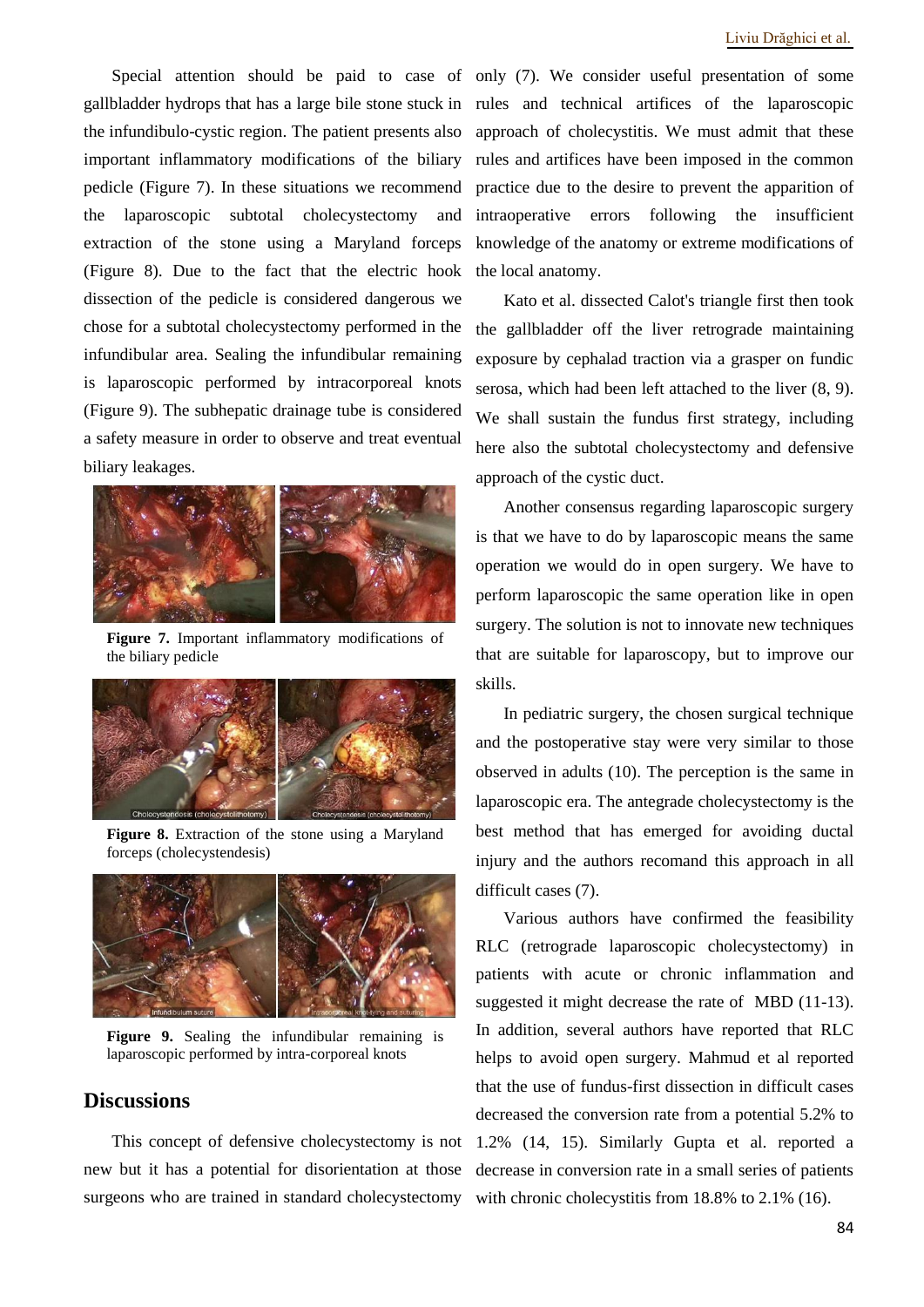#### Extremely difficult laparoscopic cholecystectomies

In the most recent study of this year, a nominal uncertain anatomy, important inflammation process of group technique (NGT) of 61 experts in Japan, Korea, and Taiwan have generated a list of intraoperative findings that contribute to surgical difficulty. This recent study shows that the criteria for conversion to an open or subtotal cholecystectomy were at the discretion of each surgeon (17).

Cholelithiasis is quite rare in children and adolescents, and the acute pathology is extremely rare. As we know, the most important moment of the surgery is the dissection of the Calot triangle, identification, dissection and treatment of the cystic artery and cystic duct, and that is not always easy to perform. However we can say that LC is safe and efficacious in children. The short-term outcome of cholecystectomy in children seems to be good. Although the specialty literature does not abound in in order to resolve difficult cases, such as: antegrade studies of this technical artifice for cholecystectomy, ten years ago various methods for closing the cystic remaining duct were presented. As we know, during the pediatric age most of the times the biliary distress does not manifest on its own, but associated with different severe pathologies, as we have observed in our statistics: mechanical jaundice, acute pancreatitis, hemolytic anemia, hypersplenism, hepatitis, hereditary spherocytosis, minor thalassemia, obesity, diabets, hypophysis tumor, klebsiella pneumoniae infection, ADHD syndrom (Attention Deficit Hyperactivity Disorder) (18).

There are few difficulties for a study design: there is no educational program for laparoscopic antegrade or subtotal cholecystectomy, there is a lack of compliance with a dissection that evolves in the reverse mode, randomizing very difficult cases to a strategy at risk will rise ethical issues and the low incidence of the target event needs thousands of cases to achieve statistical significance.

perform technique artifices are determined by: the common biliary duct.

the gallbladder and infundibular region or the discovery of a thick cystic duct. The diagnosis of common bile duct lithiasis requires a complex therapeutic management: laparoscopic cholecystectomy, ERCP and endoscopic extraction of the bile stone (19).

Laparoscopic trans-cystic common bile duct exploration (LTCBDE) is a complex procedure requiring expertise in laparoscopic and choledochoscopic skills. The safety and feasibility of treating biliary calculi through laparoscopic transcystic exploration of the MBD via an ultrathin choledochoscope combined with dual-frequency laser lithotripsy have been demonstrated (20).

We remind you of some technic artifices required laparoscopic cholecystectomy, subtotal laparoscopic cholecystectomy and the "stairs" clipping of the cystic duct. Also we acknowledge the closing of the cystic duct using ligation by intra or extra corporeal nots or by mechanic suture performed with Endo GIA stapler.

The trans-cystic duct operative cholangiography, is a procedure that once was mandatory in order to explore intra-operatory the common bile duct. Nowadays it has been replaced by the colangio MRI procedure or the ERCP.

The circumstances that oblige us intra-operatory to and use a staged clipping at this level, far away from Another artifice that we recommend in the practice of the "defensive laparoscopic cholecystectomy" is the "stair" clipping of the cystic duct, and that is easier to perform than the sealing of the infundibular-cystic remaining area during a subtotal cholecystectomy. Each time we encounter a large cystic duct, dilated because of stuck bile stones, we can choose this type of clipping. Also if the biliary pedicle anatomy requires stopping the dissection in the area of the infundibular-cystic junction, we suggest a safe attitude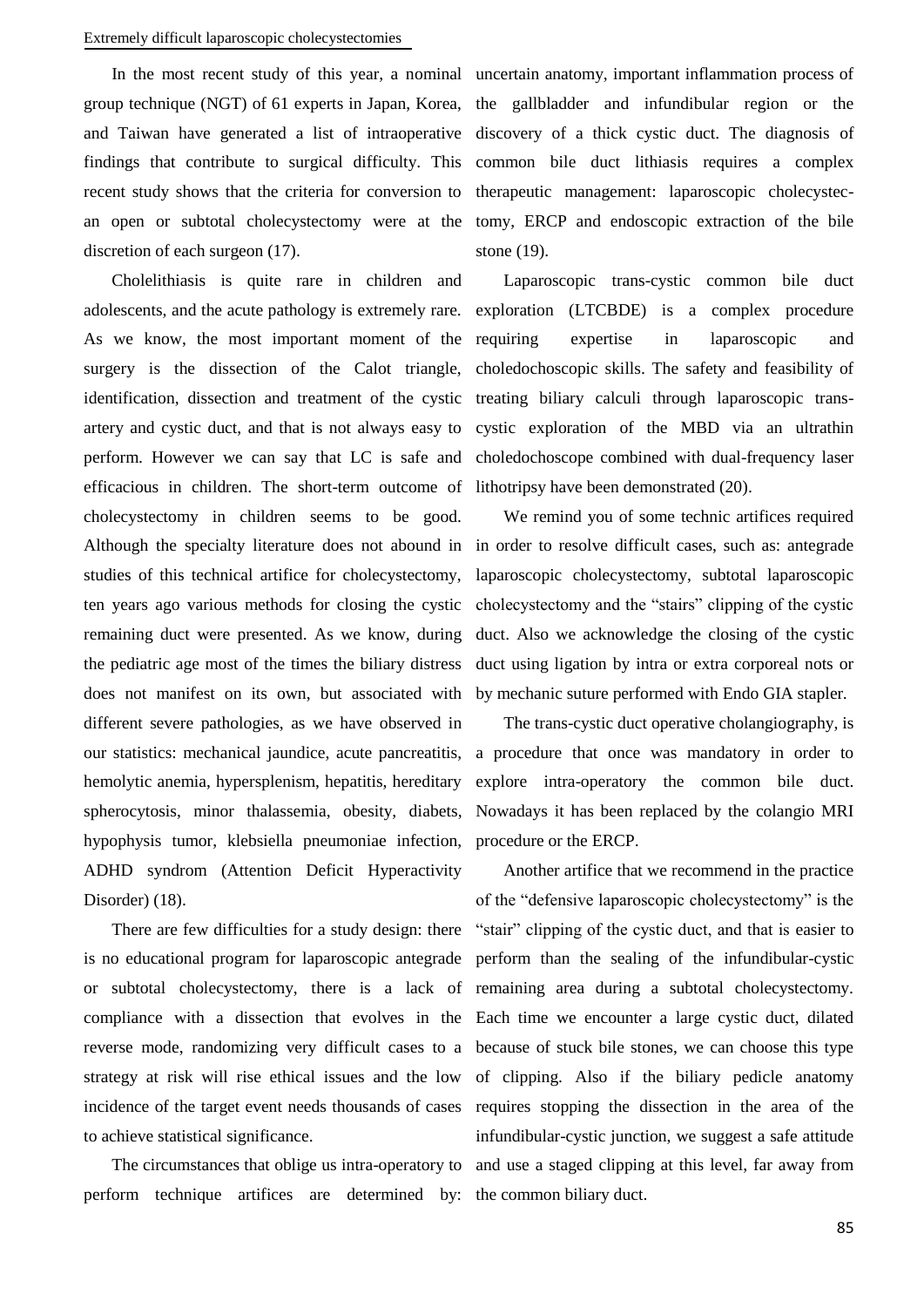#### **Conclusions**

All these rules and technical artifices of the laparoscopic cholecystectomy are reserved for difficult cases, thus decreasing the risk of lesions of the common biliary duct and complications. These technical "tricks" should be learned during less difficult procedures in order to maintain an efficient  $\beta$ learning curve. Even thaw, in the future, for a pertinent conclusion we require multicentric studies concerning this subject.

#### **References**:

- 1. Strasberg SM, Pucci MJ, Brunt LM, Deziel DJ. Subtotal Cholecystectomy–"Fenestrating" "Reconstituting" Subtypes and the Prevention of Bile Duct Injury: Definition of the Optimal Procedure in Difficult Operative Conditions. *J Am Coll Surg*. 2016; 222(1): 89-96. PMID: 26521077, <https://doi.org/10.1016/j.jamcollsurg.2015.09.019>
- 2. Katkhouda N, Mavor E, Mason RJ. Visual identification of the cystic duct-CBD junction during laparoscopic cholecystectomy (visual cholangiography): an additional step for prevention of CBD injuries. *Surg Endosc*. 2000; 14(1): 88-9. PMID: 10653245, <https://doi.org/10.1007/s004649900020>
- 3. Pran L, Maharaj R, Baijoo S. Antegrade Versus Retrograde Cholecystectomy: What's in a Name? *J Clin Med Res*. 2017; 9(1): 79. PMID: 27924181, <https://doi.org/10.14740/jocmr2803w>
- 4. Engin O, Yildirim M, Cengiz F, Ilhan E. Laparoscopic anterograde cholecystectomy in acute cholecystitis. *J Clin Med Res*. 2009; 1(3): 186-7. PMID: 22493656, <https://doi.org/10.4021/jocmr2009.07.1253>
- 5. Kelly MD. Laparoscopic retrograde (fundus first) cholecystectomy. *BMC Surg*. 2009; 9: 19. PMID: 20003333,<https://doi.org/10.1186/1471-2482-9-19>
- 6. Neri V, Ambrosi A, Fersini A, Tartaglia N, 14. Ota A, Kano N, Kusanagi H, Yamada S, Garg A. Valentino TP. Antegrade dissection in

laparoscopic cholecystectomy. *JSLS*. 2007; 11(2): 225–8. PMID: 17761085

- 7. Scott-Conner, Carol EH. Chassin's Operative Strategy in General Surgery. An Expositive Atlas. *New York: Springer-Verlag* 2002; 715-40. ISBN 978-1-4614-1393-6
- 8. Kato K, Matsuda M, Onodera K, Kobayashi T, Kasai S, Mito M. Laparoscopic cholecystectomy from fundus downward. *Surg Laparosc Endosc*. 1994; 4(5): 373-4. PMID: 8000639, [https://doi.org/10.1097/00019509-199410000-](https://doi.org/10.1097/00019509-199410000-00012) [00012](https://doi.org/10.1097/00019509-199410000-00012)
- 9. Kato K, Kasai S, Matsuda M, Onodera K, Kato J, Imai M. A new technique for laparoscopic cholecystectomy- retrograde laparoscopic cholecystectomy: an analysis of 81 cases. *Endoscopy*. 1996; 28 (4): 356-9. PMID: 8813502, <https://doi.org/10.1055/s-2007-1005480>
- 10. Ainsworth AP, Axelsen AR, Rasmussen L. Cholecystectomy in children. *Dan Med Bull.* 2010; 57(11): A4201. PMID: 21055367
- 11. Raj PK, Castillo G, Urban L. Laparoscopic cholecystectomy: fundus-down approach. *J Laparoendosc Adv Surg Tech A*. 2001; 11(2): 95-100. PMID: 11327135, <https://doi.org/10.1089/109264201750162374>
- 12. Rosenberg J, Leinskold T. Dome down laparoscopic cholecystectomy. *Scand J Surg*. 2004; 9391): 48-51. PMID: 15116820, <https://doi.org/10.1177/145749690409300110>
- 13. Sekimoto M, Tomita N, Tamura S, Ohsato H, Monden M. New retraction technique to allow better visualization of the Calot's triangle during laparoscopic cholecystectomy. *Surg Endosc*. 1998; 12(12): 1439-41. PMID: 9822475, <https://doi.org/10.1007/s004649900877>
- Techniques for difficult cases of laparoscopic